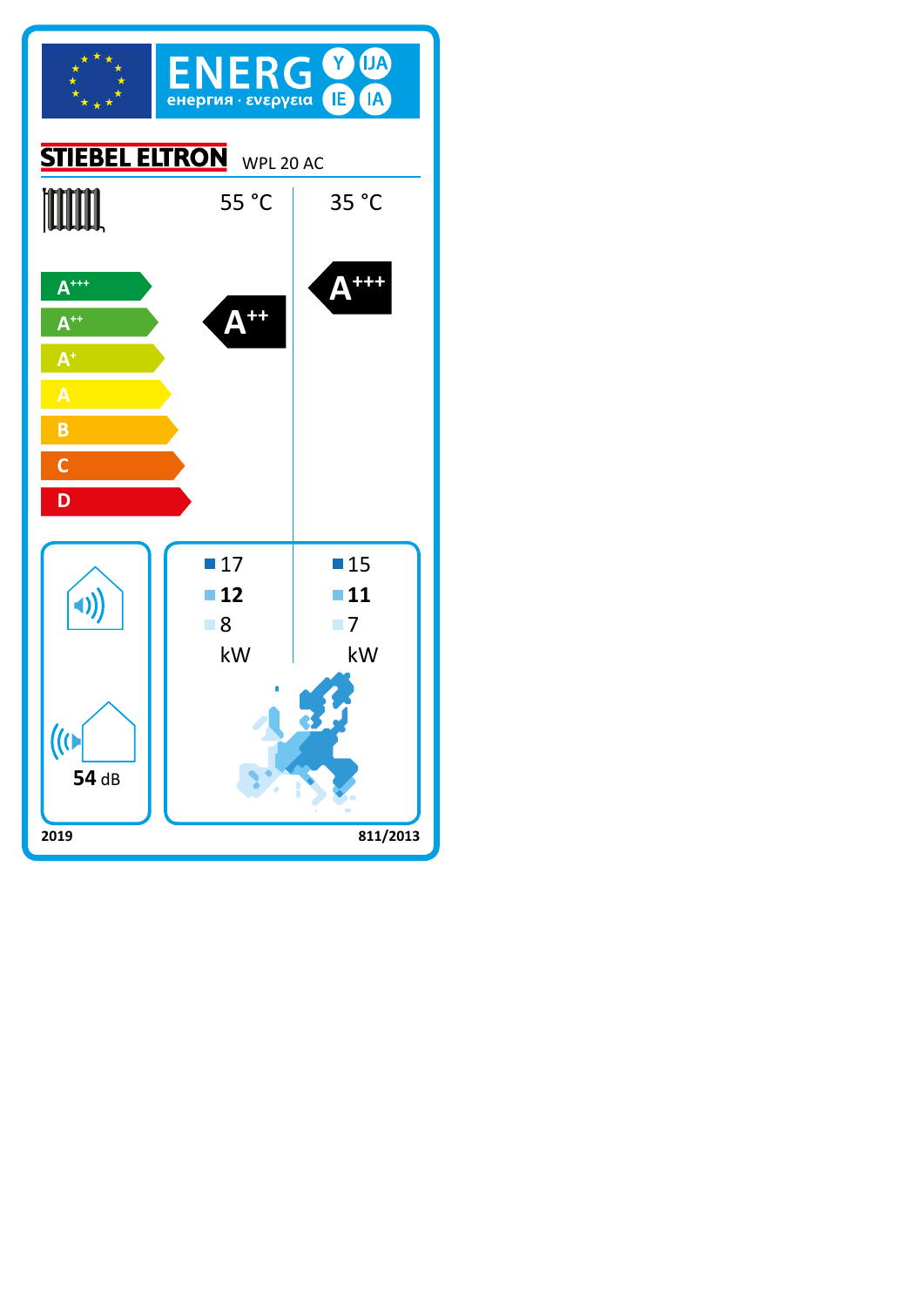## **Product datasheet: Room heater to regulation (EU) no. 811/2013**

|                                                                                                                 |       | <b>WPL 20 AC</b>      |
|-----------------------------------------------------------------------------------------------------------------|-------|-----------------------|
|                                                                                                                 |       | 236641                |
| Manufacturer                                                                                                    |       | <b>STIEBEL ELTRON</b> |
| Energy efficiency class for central heating in moderate climates for<br>medium temperature applications         |       | $A_{++}$              |
| Energy efficiency class for central heating in moderate climates for low<br>temperature applications            |       | $A_{+++}$             |
| Rated heating output in moderate climates for medium temperature<br>applications                                | kW    | 12                    |
| Rated heating output in moderate climates for low temperature<br>applications                                   | kW    | 11                    |
| Energy efficiency for central heating in moderate climates for medium<br>temperature applications               | $\%$  | 147                   |
| Energy efficiency for central heating in moderate climates for low<br>temperature applications                  | $\%$  | 192                   |
| Energy consumption of central heating in moderate climates for medium<br>temperature applications               | kWh/a | 6625                  |
| Energy consumption for central heating under moderate climatic<br>conditions, for low temperature applications  | kWh/a | 4663                  |
| Rated heating output in colder climates for medium temperature<br>applications                                  | kW    | 17                    |
| Rated heating output in colder climates for low temperature applications                                        | kW    | 15                    |
| Rated heating output in warmer climates for medium temperature<br>applications                                  | kW    | 8                     |
| Rated heating output in warmer climates for low temperature applications                                        | kW    | $\overline{7}$        |
| Energy efficiency for central heating in colder climates for medium<br>temperature applications                 | %     | 133                   |
| Energy efficiency for central heating in colder climates for low<br>temperature applications                    | $\%$  | 167                   |
| Energy efficiency for central heating in warmer climates for medium<br>temperature applications                 | %     | 177                   |
| Energy efficiency for central heating in warmer climates for low<br>temperature applications                    | $\%$  | 245                   |
| Energy consumption for central heating under colder climatic conditions,<br>for medium temperature applications | kWh/a | 12299                 |
| Energy consumption for central heating under colder climatic conditions,<br>for low temperature applications    | kWh/a | 8698                  |
| Energy consumption for central heating under warmer climatic conditions,<br>for medium temperature applications | kWh/a | 2369                  |
| Energy consumption for central heating under warmer climatic conditions,<br>for low temperature applications    | kWh/a | 1508                  |
| Sound power level external                                                                                      | dB(A) | 54                    |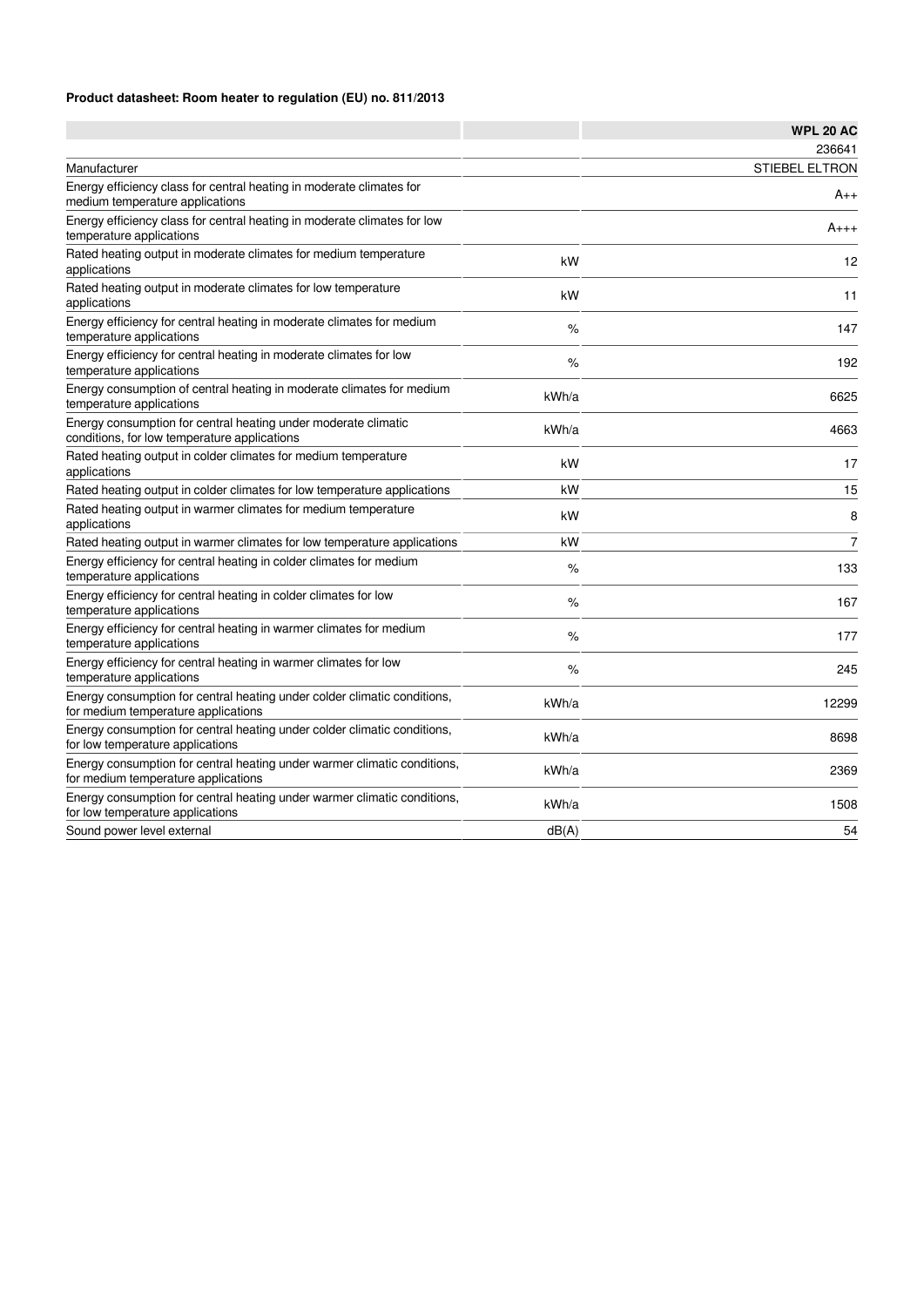



## **STIEBEL ELTRON**

WPL 20 AC

## **TOOTAL**

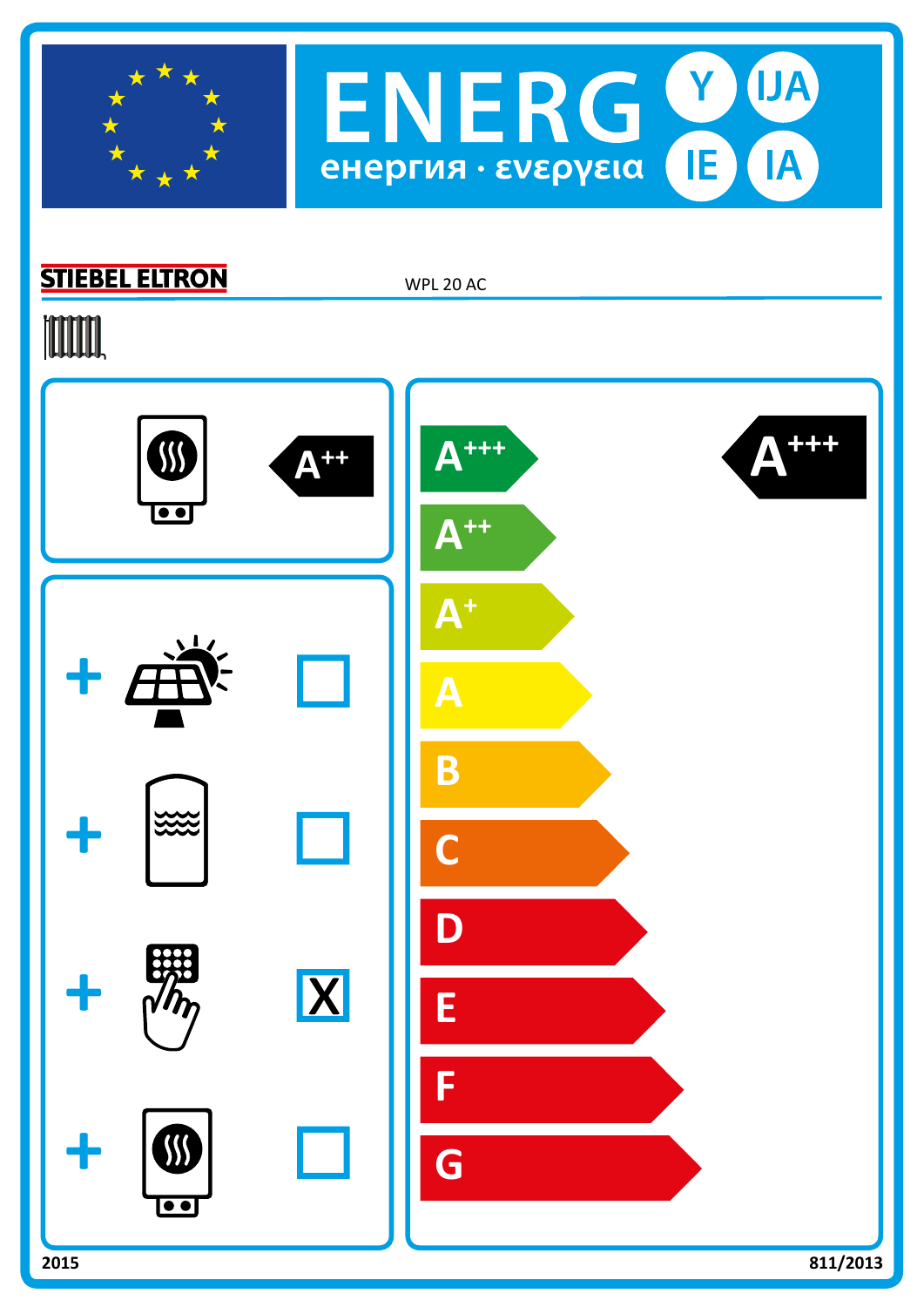|                                                                                                                                              |      | <b>WPL 20 AC</b>      |
|----------------------------------------------------------------------------------------------------------------------------------------------|------|-----------------------|
|                                                                                                                                              |      | 236641                |
| Manufacturer                                                                                                                                 |      | <b>STIEBEL ELTRON</b> |
| Energy efficiency for central heating in moderate climates for medium<br>temperature applications                                            | $\%$ | 147                   |
| Temperature controller class                                                                                                                 |      | VI                    |
| Contribution of temperature controller to room heating energy efficiency                                                                     | $\%$ | 4                     |
| Room heating energy efficiency of composite system under moderate<br>climatic conditions                                                     | $\%$ | 151                   |
| Room heating energy efficiency of composite system under colder<br>climatic conditions                                                       | $\%$ | 137                   |
| Room heating energy efficiency of composite system under warmer<br>climatic conditions                                                       | $\%$ | 181                   |
| Value of differential between room heating energy efficiency under<br>moderate climatic conditions and that under colder climatic conditions | $\%$ | 8                     |
| Value of differential between room heating energy efficiency under<br>warmer climatic conditions and that under moderate climatic conditions | $\%$ | 15                    |
| Energy efficiency class for central heating in moderate climates for<br>medium temperature applications                                      |      | $A_{++}$              |
| Room heating energy efficiency class of composite system under<br>moderate climatic conditions                                               |      | $A_{+++}$             |